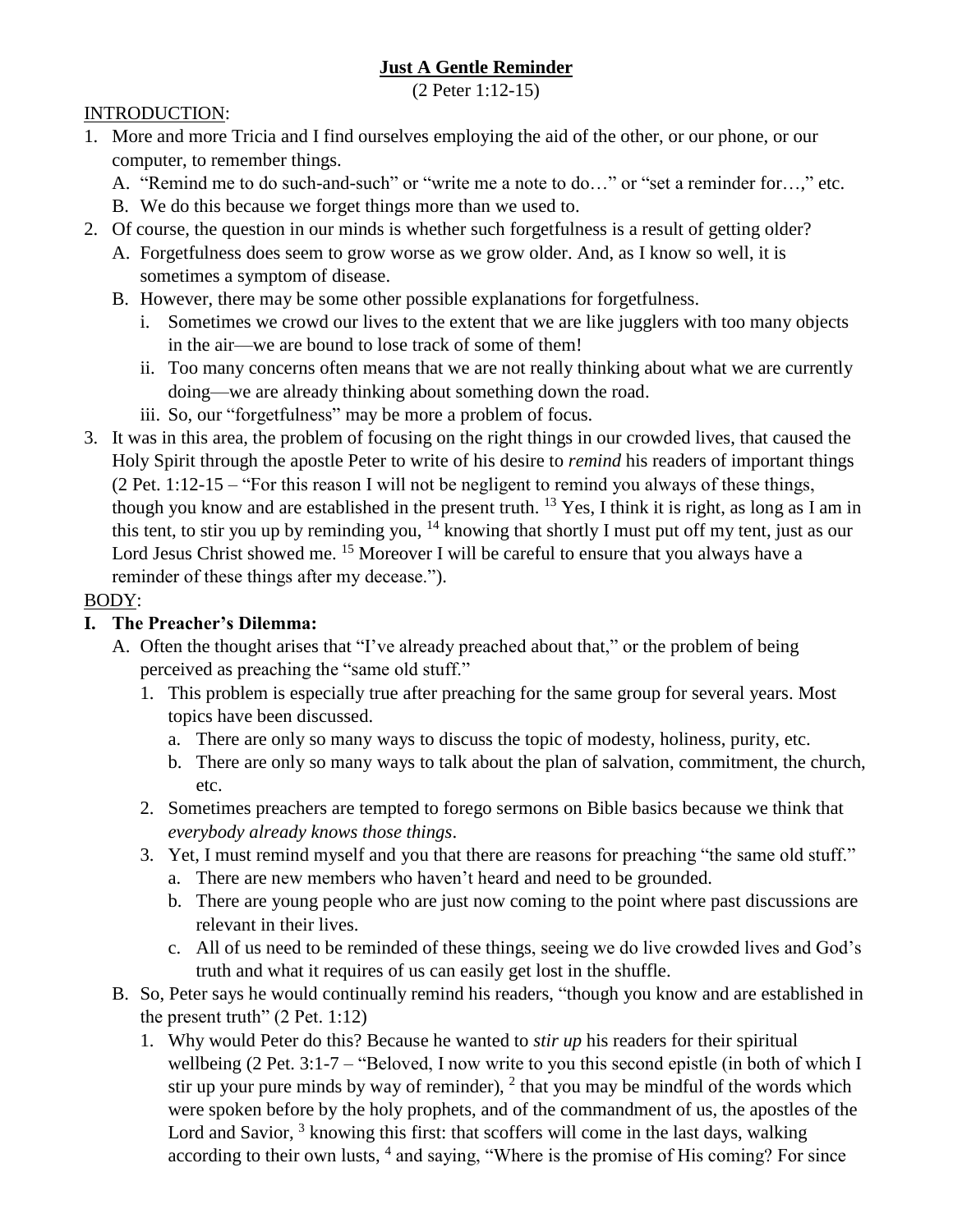the fathers fell asleep, all things continue as they were from the beginning of creation."<sup>5</sup> For this they willfully forget: that by the word of God the heavens were of old, and the earth standing out of water and in the water, <sup>6</sup> by which the world that then existed perished, being flooded with water.  $<sup>7</sup>$  But the heavens and the earth which are now preserved by the same</sup> word, are reserved for fire until the day of judgment and perdition of ungodly men.").

- 2. Consider also the connection between Peter's intent to remind them and the preceding material in chapter 1.
	- a. Peter has written about the way that his readers must live to gain entrance into the everlasting kingdom of Jesus Christ (1:10-11 – "Therefore, brethren, be even more diligent to make your call and election sure, for if you do these things you will never stumble;  $^{11}$  for so an entrance will be supplied to you abundantly into the everlasting kingdom of our Lord and Savior Jesus Christ.").
	- b. He even mentions the fact that some would fail to add these Christian graces *because* they had *forgotten that they were cleansed from their old sins* (1:9).
- 3. Preaching on such topics as the necessity of water baptism for salvation, the uniqueness and identity of the Lord's church, modesty, the object and basis of our hope, etc. is NOT because *many* here do not know these things, but because sometimes we need to be reminded!

### **II. So, like Peter, I must not be negligent to remind you always (1:12):**

- A. Peter was doing what God had instructed others to do—give reminders about the truth.
	- 1. Israelite parents were warned to remember and to remind their children of God's wondrous acts.
		- a. Deuteronomy 4:9 "Only take heed to yourself, and diligently keep yourself, lest you forget the things your eyes have seen, and lest they depart from your heart all the days of your life. And teach them to your children and your grandchildren"
		- b. In a particularly relevant warning for us, they were warned not to let their blessings cause them to forget God (Deuteronomy 6:10-12 – "So it shall be, when the Lord your God brings you into the land of which He swore to your fathers, to Abraham, Isaac, and Jacob, to give you large and beautiful cities which you did not build,  $11$  houses full of all good things, which you did not fill, hewn-out wells which you did not dig, vineyards and olive trees which you did not plant—when you have eaten and are full— $^{12}$  then beware, lest you forget the Lord who brought you out of the land of Egypt, from the house of bondage.").
		- c. They were not to forget that remembering the Lord meant doing His will (Deut.  $8:11 -$ "Beware that you do not forget the Lord your God by not keeping His commandments, His judgments, and His statutes which I command you today").
		- d. And, they were to remember that forgetting God meant their destruction (Deut. 8:19 "Then it shall be, if you by any means forget the Lord your God, and follow other gods, and serve them and worship them, I testify against you this day that you shall surely perish.").
	- 2. God made provision for the children who came to the age of understanding to be instructed in the law by periodic readings (Deut. 31:9-13 – "So Moses wrote this law and delivered it to the priests, the sons of Levi, who bore the ark of the covenant of the Lord, and to all the elders of Israel. <sup>10</sup> And Moses commanded them, saying: "At the end of every seven years, at the appointed time in the year of release, at the Feast of Tabernacles,  $11$  when all Israel comes to appear before the Lord your God in the place which He chooses, you shall read this law before all Israel in their hearing. <sup>12</sup> Gather the people together, men and women and little ones, and the stranger who is within your gates, that they may hear and that they may learn to fear the Lord your God and carefully observe all the words of this law, <sup>13</sup> and that their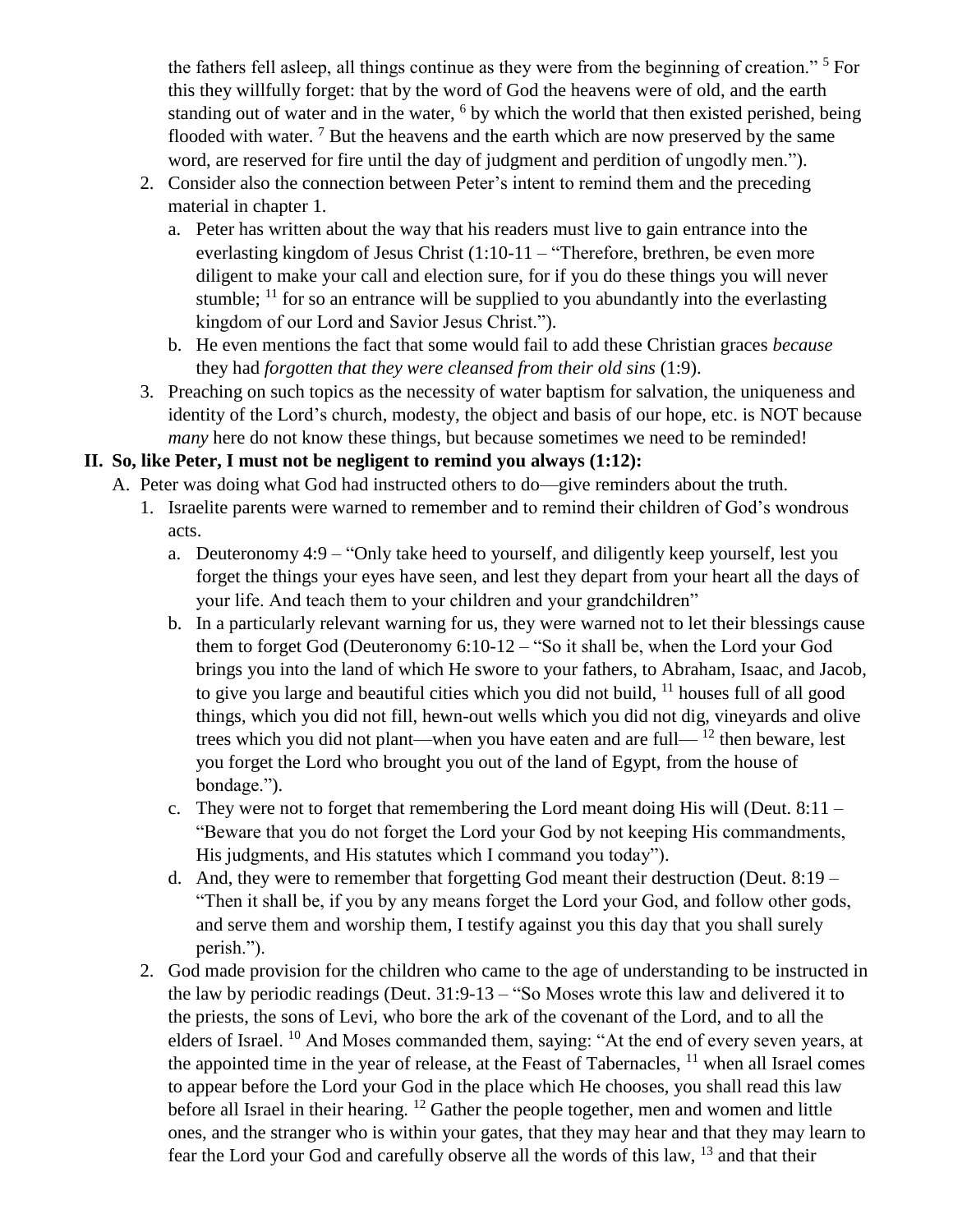children, who have not known it, may hear and learn to fear the Lord your God as long as you live in the land which you cross the Jordan to possess.").

- 3. The pot of manna and Aaron's rod that budded were placed in the ark of the covenant to remind the Israelites of important events in the past (cite Exodus 16:32-35).
- 4. The function of the Passover was being a memorial, a means of teaching and reminding the young (Exodus 12:24-27 – "And you shall observe this thing as an ordinance for you and your sons forever. <sup>25</sup> It will come to pass when you come to the land which the Lord will give you, just as He promised, that you shall keep this service. <sup>26</sup> And it shall be, when your children say to you, 'What do you mean by this service?'  $27$  that you shall say, It is the Passover sacrifice of the Lord, who passed over the houses of the children of Israel in Egypt when He struck the Egyptians and delivered our households.' " So the people bowed their heads and worshiped.").
- 5. Israel's kings were to remind themselves of the law frequently (Deuteronomy 17:18-19 "Also it shall be, when he sits on the throne of his kingdom, that he shall write for himself a copy of this law in a book, from the one before the priests, the Levites. <sup>19</sup> And it shall be with him, and he shall read it all the days of his life, that he may learn to fear the Lord his God and be careful to observe all the words of this law and these statutes").
- B. And, if you were to think that so much reminding is not necessary, think about this:
	- 1. Despite all that God did, Israel forgot their past and their God (Judges 2:7-10 "So the people served the Lord all the days of Joshua, and all the days of the elders who outlived Joshua, who had seen all the great works of the Lord which He had done for Israel. <sup>8</sup> Now Joshua the son of Nun, the servant of the Lord, died when he was one hundred and ten years old. <sup>9</sup> And they buried him within the border of his inheritance at Timnath Heres, in the mountains of Ephraim, on the north side of Mount Gaash.<sup>10</sup> When all that generation had been gathered to their fathers, another generation arose after them who did not know the Lord nor the work which He had done for Israel.).
	- 2. Despite God's commandment to the kings to know Him and His will, this commandment, along with so many others, were evidently not obeyed in the lives of most of the kings.
		- a. Israel's kings forgot God and served other gods.
		- b. It became so bad that as God had promised the people were destroyed or placed in captivity!

### **III. So, as Peter says, "Yes, I think it is right" to remind you (1:13):**

- A. Being reminded is a significant part of our life as Christian.
	- 1. We partake of the Lord's Supper, which is a weekly reminder designed to stir us up, to cause us to remember the great sacrifice God has made to bring about our salvation.
	- 2. Some denominations claim that partaking each week cheapens the experience or lowers the impact of the reminder.
	- 3. Does the message of Christ grow dim and meaningless because we are reminded of it regularly, or does God intend for it to have the opposite effect? It is to cause us to appreciate it more, to not forget its significance!
- B. Although we may be tempted to grow tired of hearing the "same old sermon topics"…
	- 1. Some Christians are new in the faith and some simply haven't applied themselves to understand the basics and thus must be taught the same things again! (Heb. 5:12–6:2 – "For though by this time you ought to be teachers, you need someone to teach you again the first principles of the oracles of God; and you have come to need milk and not solid food. <sup>13</sup> For everyone who partakes only of milk is unskilled in the word of righteousness, for he is a babe. <sup>14</sup> But solid food belongs to those who are of full age, that is, those who by reason of use have their senses exercised to discern both good and evil.  $<sup>1</sup>$  Therefore, leaving the</sup>